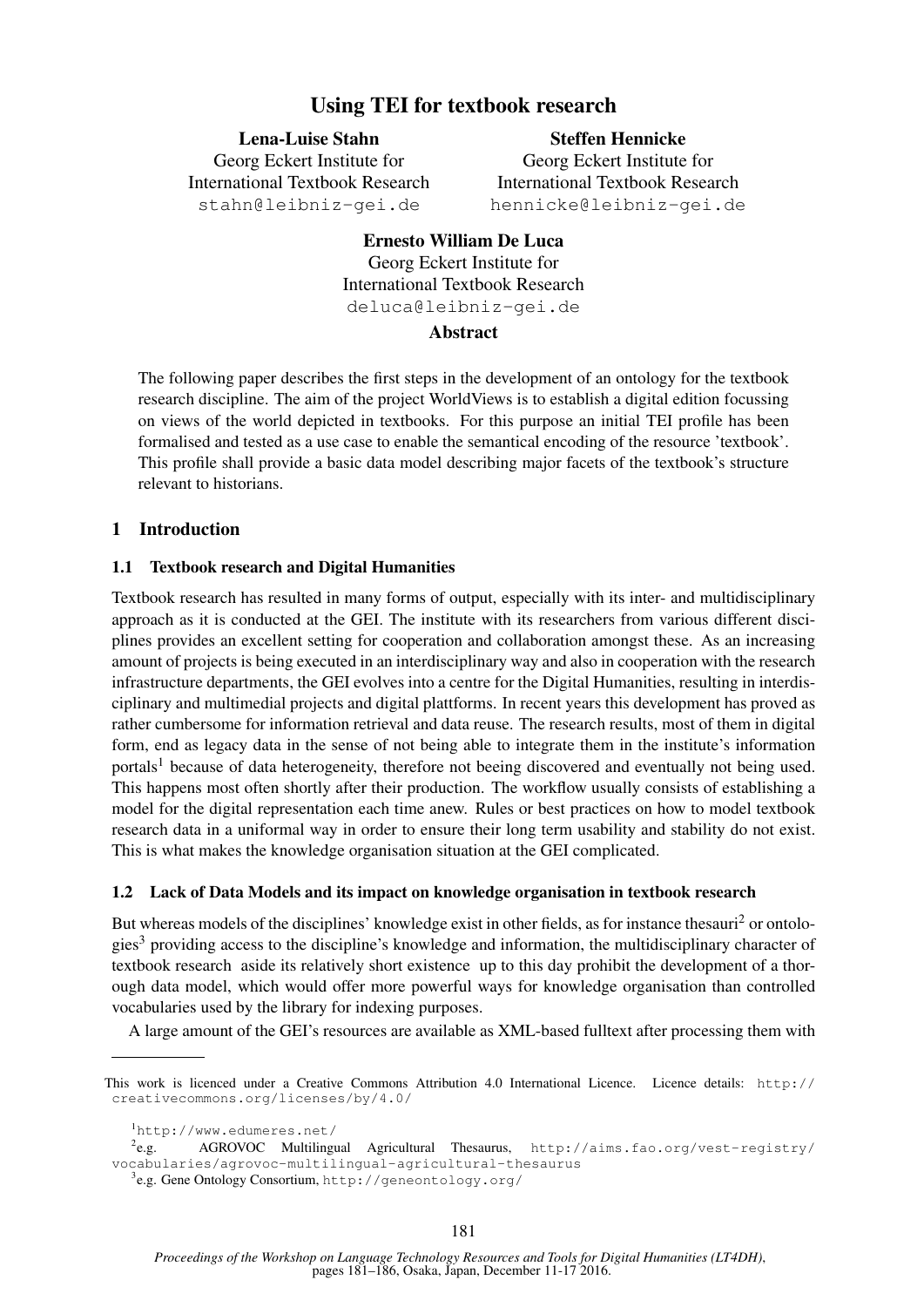OCR (e.g. GEI-Digital<sup>4</sup>, EurViews<sup>5</sup>). The Metadata Encoding and Transmission Standard<sup>6</sup> (METS) is used to describe them in a machine-readable way. Although METS is commonly used it does not offer adequate possibilities for the description of a textbook's content and characteristics, e.g. the specific school types and levels of education. By defining a model for structuring and encoding the data in a more thorough way, both data standardisation and integration on the one side and improved exploitation on the other side would be supported, improving the GEI data sources' retrieval, reuse and long term availability.

## 2 Project aims

#### 2.1 Objective: Use Case WorldViews

A first attempt in this direction is the project WorldViews, funded by the BMBF and started in the beginning of 2015. A critical digital edition of textbook sources will be compiled, which is intended to serve historians with an entry point for discovering relevant, reliable and hard-to-find research materials on topics regarding textbooks. The materials may provide inspiration or even the corpus for medium scaled research endeavours or the foundation of more extensive research for additional sources. By establishing this digital collection comprising excerpts of textbooks and annotating them in regard to a particular research question (figure 1), a use case is being set up for developing and testing a first profile fit for the semantically contextualisation of the resources.

Annotation is interpretation, its purpose is to make a statement on the annotated element's appearance and/or meaning. By encoding elements in texts, aside from machine readability and long term availability, their detectability is ensured, in order to make them comparable and find relations. To support its semantic contextualisation the annotation language needs to be adapted to the specific text type, in the WorldViews context the textbook excerpts and editors' contributions. The use case WorldViews is the first project making an attempt to define such a specific annotation profile for the text type 'textbook'.

Since there existed no profile or standard for the description of textbooks, it was decided to use an adaptation of the TEI Guidelines<sup>7</sup> for encoding, mainly because of its common and well tested use for encoding text resources in the humanities, therefore ensuring compatibility and longterm usability in the context of Digital Humanities (DH) tools and methods. Furthermore it provided the flexibility and extension possibilities needed to adapt it to the project's research questions.

The Guidelines formulated by the TEI Consortium have become a quasi standard in the DH community for the encoding of historical text resources. Since their development in 1994 their XML-based structure has proved most useful for a broad range of text types, mainly based on its flexibility in adapting it to the respective discipline, resource types and research questions. In forming a TEI profile based on textbook research one of the project's expected results will be, whether TEI is able and an appropriate way to encode textbooks as well.

TEI commits to two essential axioms (TEI Simple Primer, 2016): First, a document is an "ordered hierarchy of content objects" (OHCO) (DeRose et al., 1990), and second, the presentation and the structure of a document can be cleanly separated. In the context of textual documents, both axioms are problematic. However, both axioms have proofed to be true often enough to be useful. Also the project team encountered these problems when trying to model each and every aspect of the text both on structural or presentation level at the same time. This most often resulted in a compromise between humanists and information scientists, receiving a model purposeful to both sides' present needs: as "an instance of the fundamental selectivity of any encoding. An encoding makes explicit only those textual features of importance to the encoder." (TEI Lite, 2012) Although deeply wished by the historians, most layout aspects were neglected.

<sup>4</sup>http://gei-digital.gei.de/viewer/

<sup>5</sup>http://www.eurviews.eu/nc/start.html

<sup>6</sup>http://www.loc.gov/standards/mets/

<sup>7</sup>http://www.tei-c.org/index.xml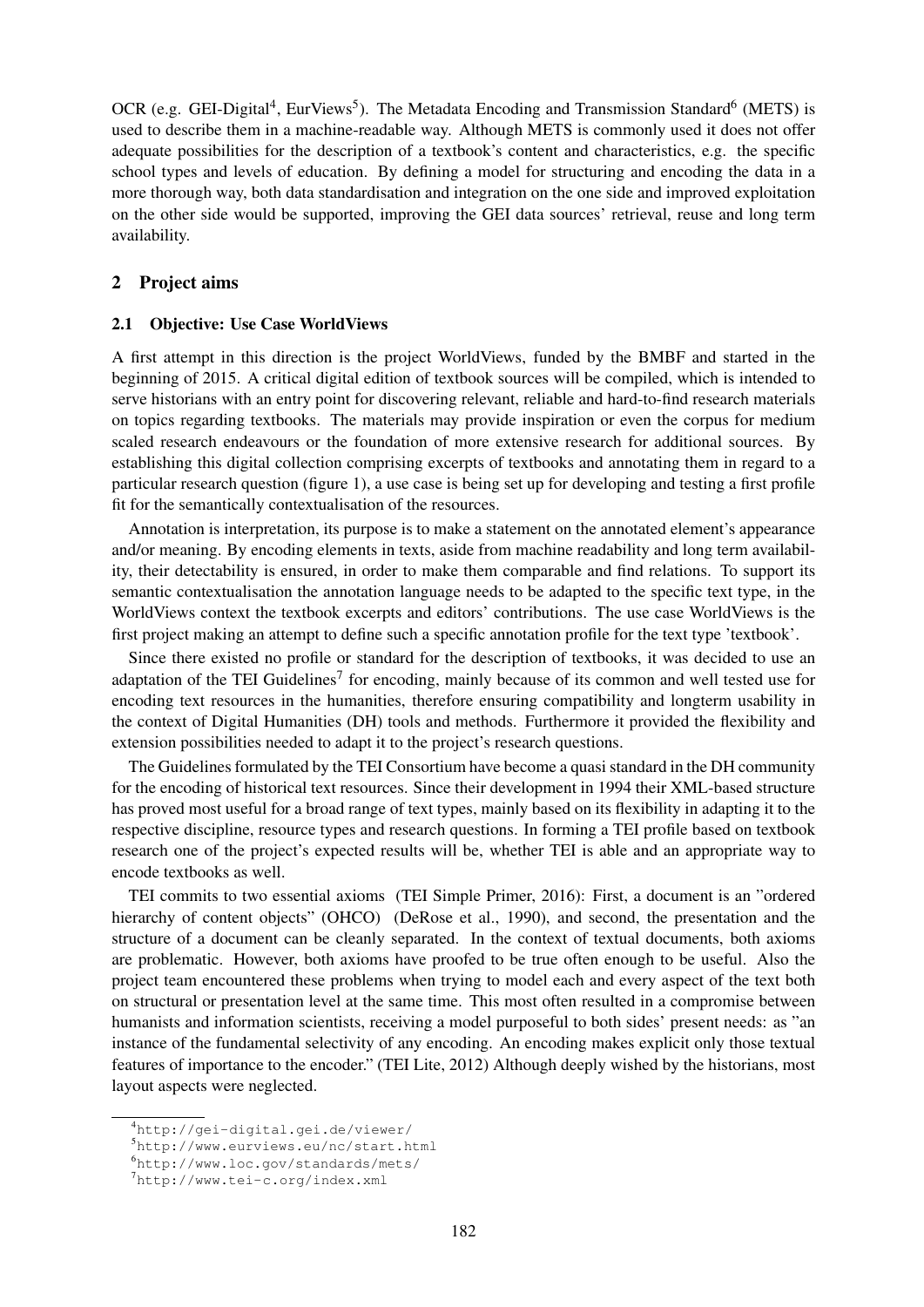

Figure 1: Example of a WorldViews source: chinese textbook excerpt

## 2.2 Approach: Using language technology in the humanities

First steps comprised of determining the characteristic elements of the used and established data within the project. This had to be done in close collaboration with the historians and cultural scientist involved in the project. Since they would eventually apply the data model, the usability of TEI during the research process could be tested as well when adopted by people not familiar with language technology tools.

Relevant questions had to be answered considering the kind of the arising research data. A necessity was to clearly formulate the annotations' purposes in order to avoid modeling data not relevant in the project context. This step showed the usual difficulties in asking the humanists of expressing their current - and possibly even future - research questions in an explicit way, fit for modeling them in a machinereadable form.

The wide variety of text types used in textbooks formed the problem of how to encode central characteristic text types, e.g. tasks ("padagogische Anweisung") or clozes. It needed to be determinded how to treat visual elements like pictograms, infographics or timelines, often extended onto the next page, as well as image and text descriptions like image captions, texts in maps and marginalia, as they are increasingly used in modern educational resources. The humanists expressed their need especially for encoding these elements as they, as a major didactic method, play an important role in conveying the excerpt's world view.

A major issue applied to the corpus' multilingual character: the digital collection WorldViews, with its focus on world representations in textbooks from all around the world, would comprise of sources in various different languages, not necessarily written in latin alphabets or in a left-right direction (figure 2).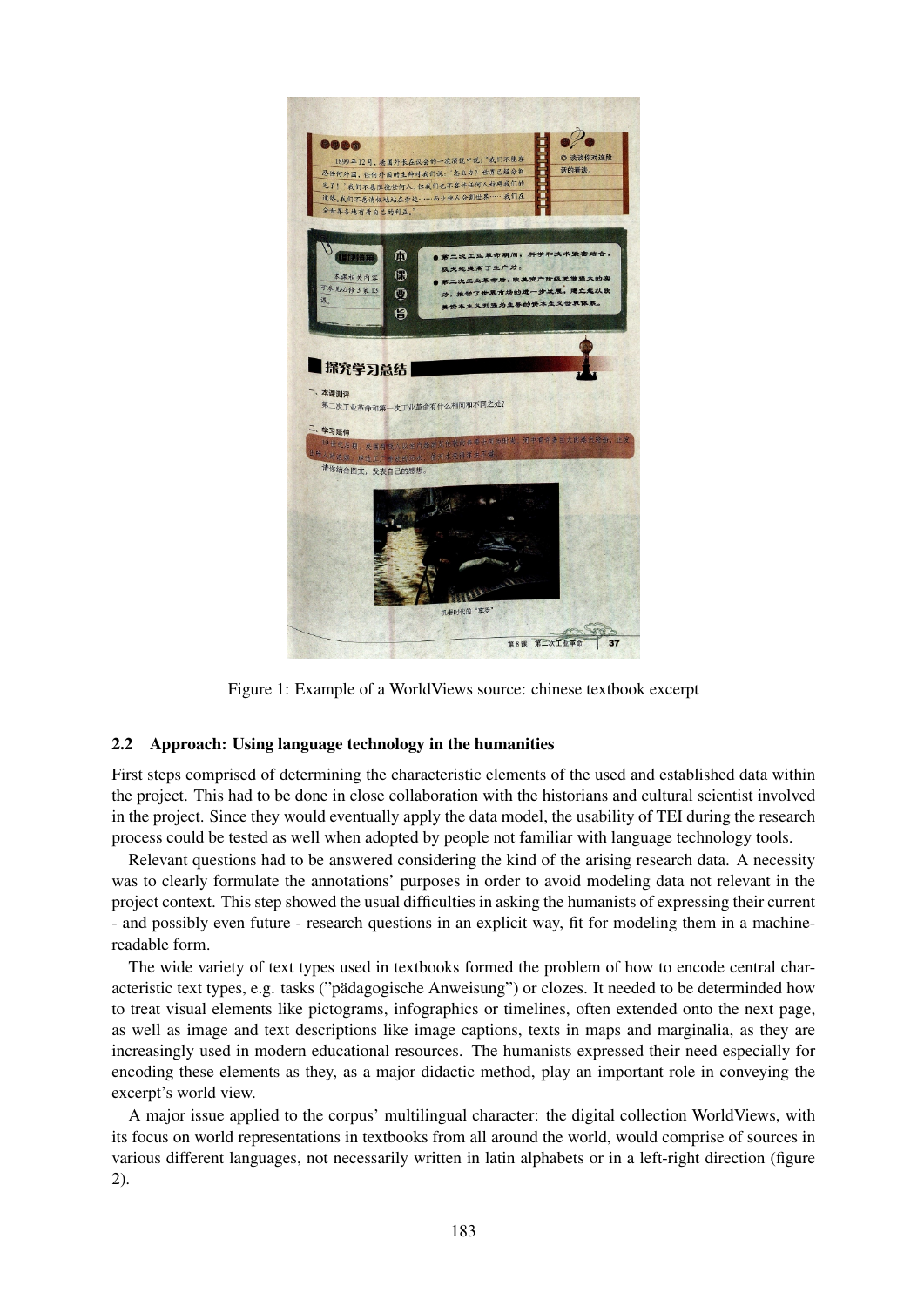| <b>German label</b>          | <b>English label</b>        | TEI<br>ele-                       | <b>TEI</b> attributes / values                            |
|------------------------------|-----------------------------|-----------------------------------|-----------------------------------------------------------|
|                              |                             | ment                              |                                                           |
| Quelle                       | source                      |                                   |                                                           |
| Logische                     | text division               | $\langle$ div $\rangle$           | @type="chapter section part"                              |
| Textgliederung               |                             |                                   | @sample="initial final medial                             |
|                              |                             |                                   | complete unknown"                                         |
| Textsegmente                 | Text segments               | $<$ seg $>$                       | @type="authorText assignment                              |
|                              |                             |                                   | question definition explanation                           |
|                              |                             |                                   | pedagogicalGuideline                                      |
|                              |                             |                                   | pedagogicalIntroducation                                  |
|                              |                             |                                   | chapterSummary multipleChoice                             |
|                              |                             |                                   | dossier"                                                  |
| Überschrift                  | heading                     | $\langle head \rangle$            | @type="[type of head]"                                    |
| Absatz                       | paragraph                   | < p >                             |                                                           |
| Seitenumbruch                | pagebreak                   | $\n\n<$                           | $@n="[next page number]$ "                                |
| Zeilenumbruch                | linebreak                   | $<$ lb/ $>$                       |                                                           |
| Tabelle                      | table                       | $<$ table $>$                     |                                                           |
| Tabellenbeschriftung         | table caption               | $-\text{chead}$                   |                                                           |
| Tabellenzeile                | table row                   | $-<$ row $>$                      |                                                           |
| Tabellenzelle                | table cell                  | $-\text{cell}$                    | @role="label"                                             |
|                              |                             |                                   | @cols="[spaltenumfang]"                                   |
|                              |                             |                                   | @rows="[zeilenumfang]"                                    |
| Listen                       | lists                       | $<$ list $>$                      |                                                           |
| Listenbeschriftung           | list caption                | $-\epsilon$ - $\epsilon$ head $>$ |                                                           |
| Listenelement                | list element                | $-$ <item></item>                 |                                                           |
| Zitate                       | quote                       | < q >                             | @type="direct,indirect"                                   |
|                              |                             |                                   | @source="[source of quote]"                               |
| Hervorhebung<br>im           | highlight-<br>text          | $\langle hi \rangle$              | @rend="spacedOut bold italic                              |
| Text                         | ing                         |                                   | underline strikethrough                                   |
|                              |                             |                                   | blockCapitals smallCapitals"                              |
| Anmerkung<br>des             | editorial note              | $<$ note $>$                      | @type="editorial"                                         |
| <b>Bearbeiters</b>           |                             |                                   |                                                           |
| Anmerkung<br>Schulbuchautors | $\text{des}$ note of author | $note$                            | @place="foot end left right"                              |
|                              |                             |                                   | @n="[Fussnotenzeichen]"<br>@type="footnote endnote gloss" |
| Verweis                      | reference                   | $<$ ref $>$                       | @target="[#xml:id]—[URI]"                                 |
|                              |                             |                                   | @type="[type of reference]"                               |
| Grafisches Element           | figure                      | $<$ figure $>$                    | @type="infographic politicalMap                           |
|                              |                             |                                   | pictogram photography diagram                             |
|                              |                             |                                   | caricature poster painting cartoon                        |
|                              |                             |                                   | speechBubble arrows drawing                               |
|                              |                             |                                   | mindmap timeline"                                         |
|                              |                             |                                   | @place="[indication of location on                        |
|                              |                             |                                   | page]"                                                    |
| Titel der Abbildung          | figure caption              | $-\text{chead}$                   |                                                           |
| Text zur Abbildung           | figure text                 |                                   |                                                           |
| Beschreibung<br>des          | figure<br>descrip-          | $-\langle$ figDesc $\rangle$      |                                                           |
| <b>Bildinhalts</b>           | tion                        |                                   |                                                           |
| URI der Bilddatei            | graphic URI                 | $-\langle$ graphic                | $@url=[image file path]$                                  |
|                              |                             | $url=$ />                         |                                                           |
| Bibliographische             | bibliographic               | $<$ bibl $>$                      | @xml:lang=de $ $ en                                       |
| Angabe                       | description                 |                                   |                                                           |
| Titel                        | title                       | $-$ < title >                     |                                                           |
| Autor                        | author                      | $-\langle \text{author} \rangle$  |                                                           |

Table 1: Extract of the TEI profile established for textbook resources in WorldViews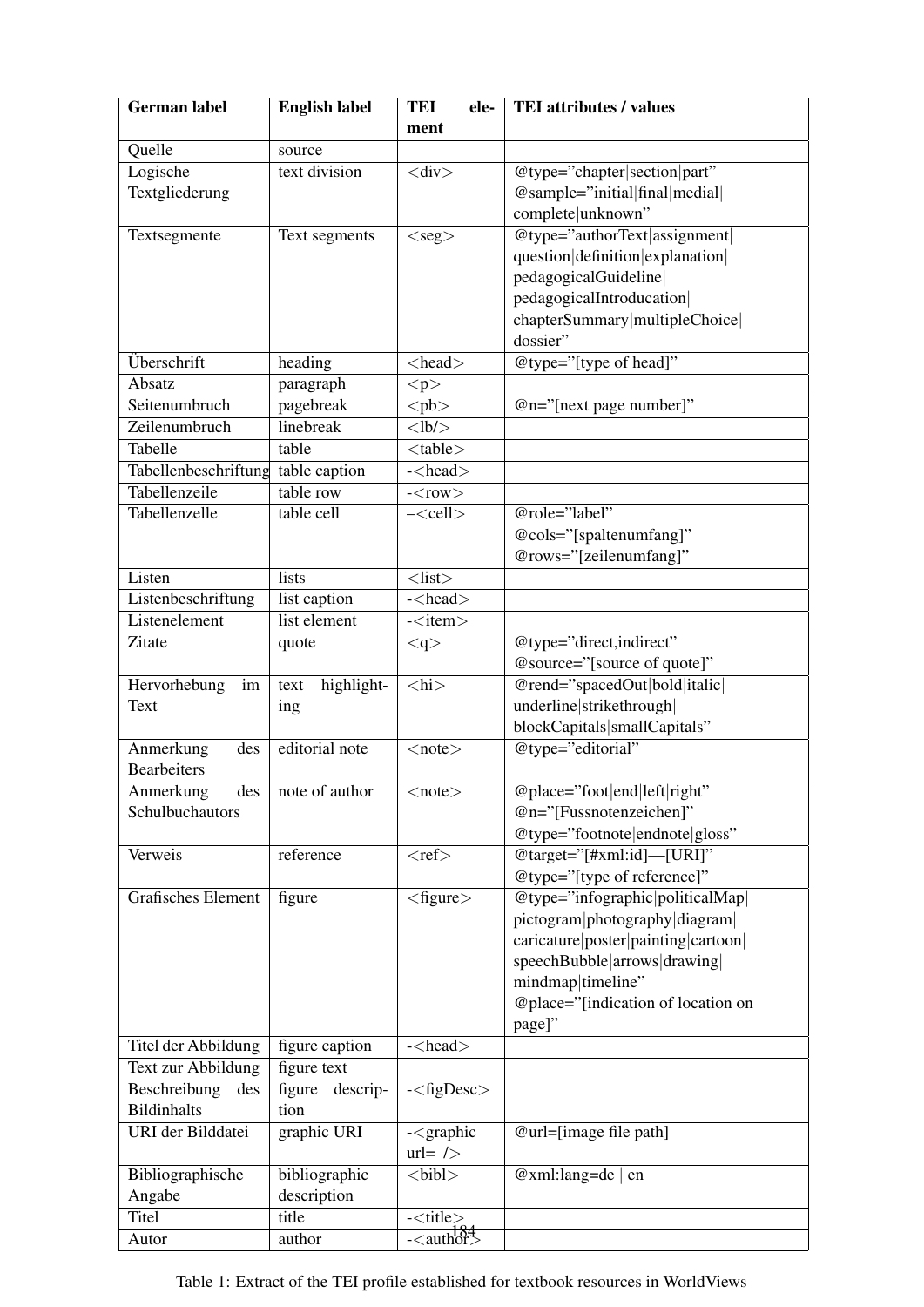```
chodu
   \leftarrow - page 36 -->
   <pb n="36"/>
   <div type="section">
    <head>世界市场的发展</head>
    <p>第二次工业革命比第一次工业革命的发展更为迅猛,也更为广泛。它在多个国家和几乎所有的工业领域同时展开,
促进了生产力的巨大增长,世界各地经济联系更加密切。</p>
    <p>第二次工业革命中出现的许多新型交通工具和通讯手段,大大加强了世界各地的联系。汽车越来越多,火车和轮船
越来越先进,交通运输日益便利;电报,电话的出现进一步加强了世界各地之间商业信息的交流与转播。</p>
    <!-- Bild auf Seite 36 -->
    <i-- bild at i selle so --><br>
<figure place="inline"><br>
<!-- [Bildlegende unten] -->
     <figDesc>铺设电缆</figDesc>
     <!-- [Bildlegende seitlich] -->
     <n>19世纪三四十年代,出现了有线电报,19世纪中后期,电报和电话把世界各地更紧密地联系在一起,1869年,从
英国伦敦到印度城市卡里卡特的电缆铺设完成,图为印度工人在铺设电缆。</p>
    \langlefigure>
    <p>在第二次工业革命的推动下,世界市场进一步发展。1870年以后的三十多年间,世界贸易?增长了三倍左右。亚
洲,非洲和拉丁美洲等地区的非工业国家生产的粮食和原料源源不断地运往工业化国家,工业化国家生产的工业品则销往全世
界,国际分工日益明显。</p>
    <p>第二次工业革命期间,资本主义列强在全世界划分殖民地和努力范围,掀起了瓜分世界的狂潮。19世纪末20世纪
初,世界基本被资本主义列强瓜分完华,亚洲,非洲和拉丁美洲广大地区基本上都沦为殖民地或半殖民地。资本主义国家在输
出商品,掠夺原材料的同时,直接向殖民地或半殖民地输出资本;殖民地和半殖民地的民族资本主义工业开始了艰难的发展历
```
Figure 2: Example of the above chinese textbook excerpt's fulltext in TEI

Some examples of the decisions for TEI elements to be used on the type 'textbook':

- $\langle$  figDesc>is important because images on a textbook page may not be licenced yet and are therefore not displayed in the frontend. In such cases, <figDesc>allows to provide a meaningful textual description of the images and of those aspects of the image that are relevant to the narrative.
- @type:

In order to retain flexibility regarding future extensions of the profile, text passages have been qualified by means of custom data values for type attributes. That allows for easy complementing of new relevant types of text passages.

• marginalia (defined as note of the textbook author): <note type="gloss" place="outer margin">Ausbildung des Ritterstandes</note>with possible types: @type="footnote—endnote—gloss"

## 3 Knowledge Organisation: From specific to general data modeling

### 3.1 Expected results

The project's major outcome is expected to be a profile for text resources meeting exactly the purpose of encoding elementary characteristics of textbooks. By the project's process of closely collaborating with the historians the profile's easy handling and managebility by people not used to working with language technology tools will be ensured. By referring to common standards also the compatibility with existing profiles and guidelines like TEI-Simple (TEI Simple Primer, 2016) and TEI-Lite (TEI Lite, 2012) is considered in order to retain its long term usability. These aspects will suppport the WorldViews profile to become the first version of a basic format for textbook sources.

The project will have impact on the GEI's research working processes as well: a workflow is formalised and tested which will support future interdisciplinary projects to determine their major elements based on the research output the projects are expected to generate. It will serve as an example of what major research questions could be, how difficult text types and layouts can be handled. Furthermore it will show how information and computer scientists and humanists can communicate on a mutual level in order to achieve the needed data model formulated in a way meeting both sides of researchers' needs as exactly as possible.